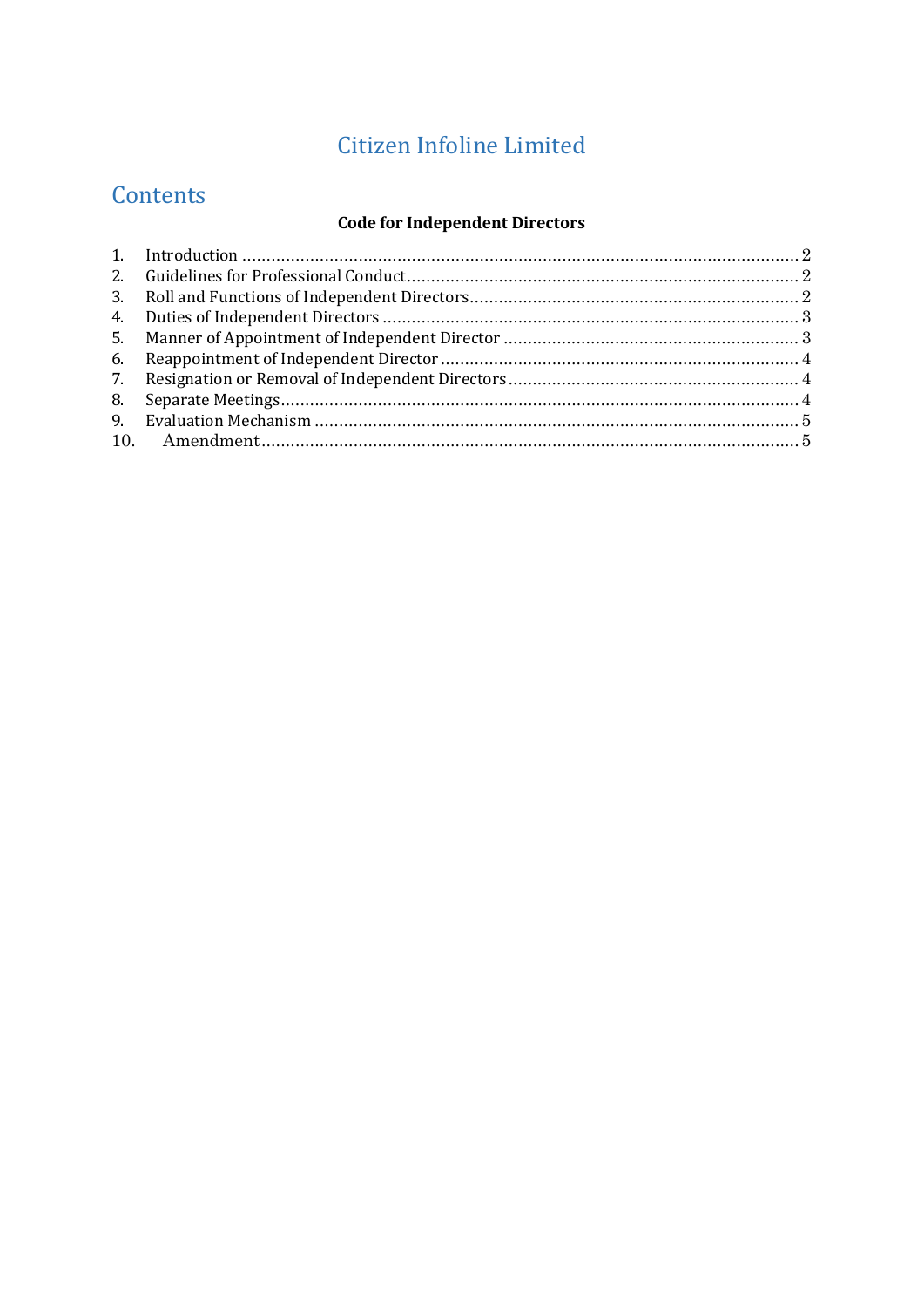#### Code for Independent Directors

(See SCHEDULE IV READ WITH SECTION 149(8) OF THE COMPANIES ACT 2013)

#### <span id="page-1-0"></span>1. Introduction

The Code is a guide to professional conduct for independent directors. Adherence to these standards by independent directors and fulfilment of their responsibilities in a professional and faithful manner will promote confidence of the investment community, particularly minority shareholders, regulators and companies in the institution of Independent Directors.

## <span id="page-1-1"></span>2. Guidelines for Professional Conduct

An Independent Director shall:

- uphold ethical standards of integrity and probity;
- act objectively and constructively while exercising his duties;
- exercise his responsibilities in a bona fide manner in the interest of the Company;
- devote sufficient time and attention to his professional obligations for informed and balanced decision making;
- not allow any extraneous considerations that will vitiate his exercise of objective;
- exercise independent judgment in the paramount interest of the Company as a whole, while concurring in or dissenting from the collective judgment of the Board in its decision making;
- not abuse his position to the detriment of the Company or its shareholders or for the purpose of gaining direct or indirect personal advantage or advantage for any associated person;
- refrain from any action that would lead to loss of his independence; where circumstances arise which make an independent Director lose his independence, the independent Director must immediately inform the Board accordingly; and
- assist the Company in implementing the best corporate governance practices.

### 3. Roll and Functions of Independent Directors

<span id="page-1-2"></span>The independent Directors shall:

- help in bringing an independent judgment to bear on the Board's deliberations especially on issues of strategy, performance, risk management, resources, key appointments and standards of conduct;
- bring an objective view in the evaluation of the performance of board and management;
- scrutinise the performance of management in meeting agreed goals and objectives and monitor the reporting of performance;
- satisfy themselves on the integrity of financial information and that financial controls and the systems of risk management are robust and defensible;
- safeguard the interests of all stakeholders, particularly the minority shareholders;
- balance the conflicting interest of the stakeholders;
- determine appropriate levels of remuneration of executive directors, key managerial personnel and senior management and have a prime role in appointing and where necessary recommend removal of executive directors, key managerial personnel and senior management;
- moderate and arbitrate in the interest of the company as a whole, in situations of conflict between management and shareholder's interest.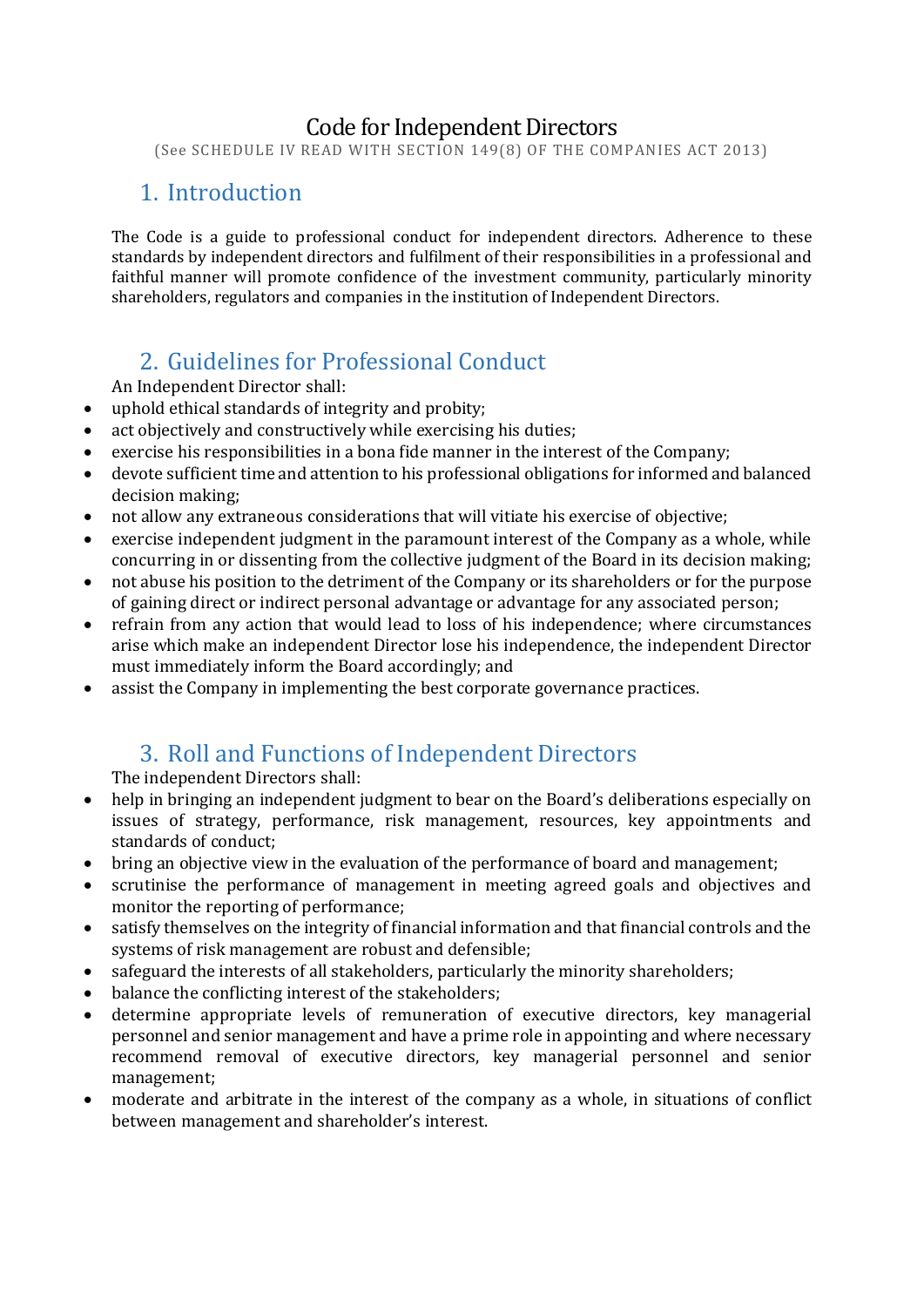# 4. Duties of Independent Directors

<span id="page-2-0"></span>The independent directors shall :

- undertake appropriate induction and regularly update and refresh their skills, knowledge and familiarity with the company;
- seek appropriate clarification or amplification of information and, where necessary, take and follow appropriate professional advice and opinion of outside experts at the expense of the company;
- strive to attend all meetings of the Board of Directors and of the Board committees of which he is a member;
- participate constructively and actively in the committees of the Board in which they are chairpersons or members;
- strive to attend the general meetings of the company;
- where they have concerns about the running of the company or a proposed action, ensure that these are addressed by the Board and, to the extent that they are not resolved, insist that their concerns are recorded in the minutes of the Board meeting;
- keep themselves well informed about the company and the external environment in which it operates;
- not to unfairly obstruct the functioning of an otherwise proper Board or committee of the Board;
- pay sufficient attention and ensure that adequate deliberations are held before approving related party transactions and assure themselves that the same are in the interest of the company;
- ascertain and ensure that the company has an adequate and functional vigil mechanism and to ensure that the interests of a person who uses such mechanism are not prejudicially affected on account of such use;
- report concerns about unethical behaviour, actual or suspected fraud or violation of the company's code of conduct or ethics policy;
- acting within his authority, assist in protecting the legitimate interests of the company, shareholders and its employees;
- not disclose confidential information, including commercial secrets, technologies, advertising and sales promotion plans, unpublished price sensitive information, unless such disclosure is expressly approved by the Board or required by law.

# <span id="page-2-1"></span>5. Manner of Appointment of Independent Director

- Appointment process of independent directors shall be independent of the company management; while selecting independent directors the Board shall ensure that there is appropriate balance of skills, experience and knowledge in the Board so as to enable the Board to discharge its functions and duties effectively.
- The appointment of independent director(s) of the company shall be approved at the meeting of the shareholders.
- The explanatory statement attached to the notice of the meeting for approving the appointment of independent director shall include a statement that in the opinion of the Board, the independent director proposed to be appointed fulfils the conditions specified in the Act and the rules made thereunder and that the proposed director is independent of the management.
- The appointment of independent directors shall be formalized through a letter of appointment, which shall set out :

(a) the term of appointment;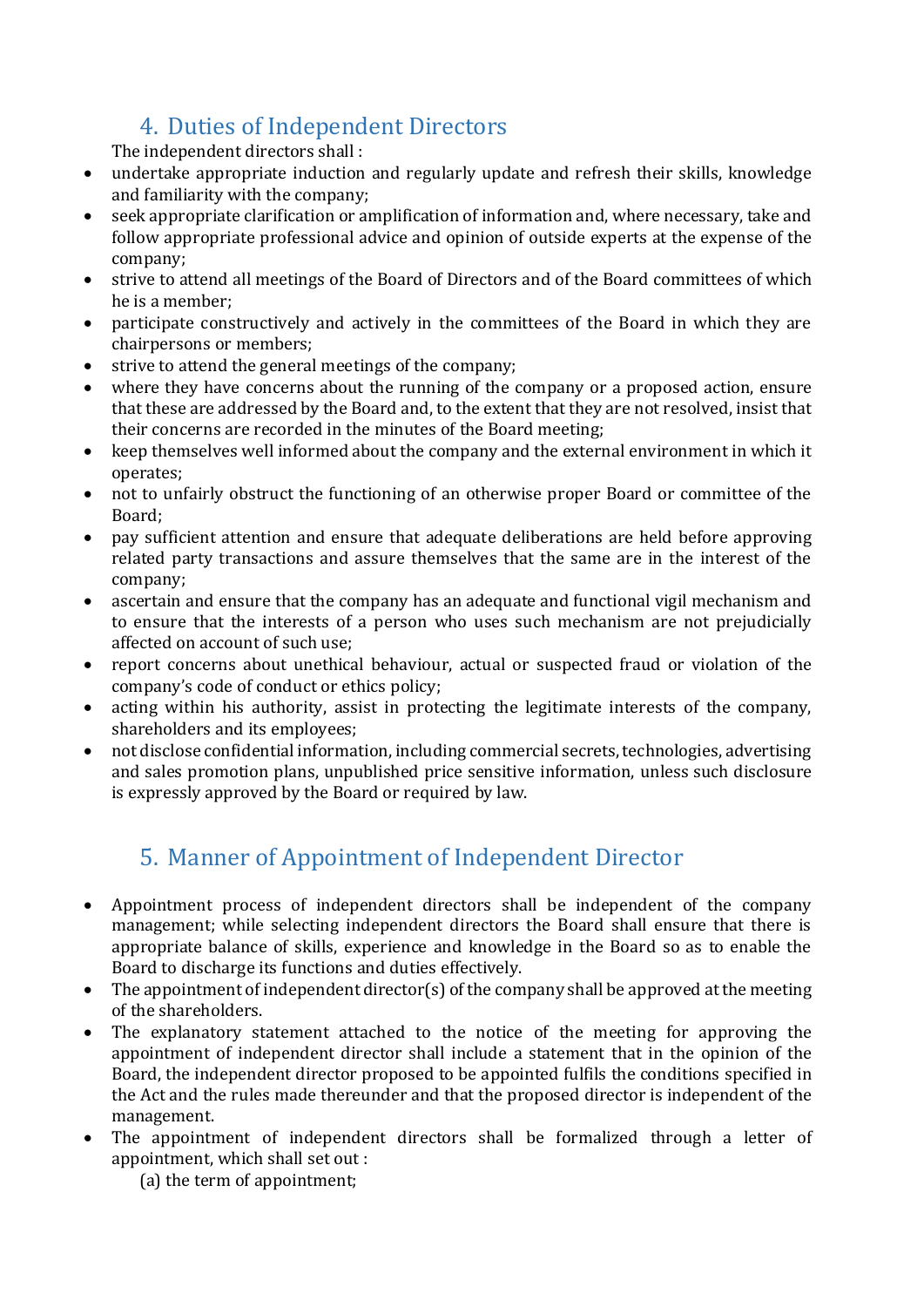(b) the expectation of the Board from the appointed director; the Board-level committee(s) in which the director is expected to serve and its tasks;

(c) the fiduciary duties that come with such an appointment along with accompanying liabilities;

(d) provision for Directors and Officers (D and O) insurance, if any;

(e) the Code of Business Ethics that the company expects its directors and employees to follow;

(f) the list of actions that a director should not do while functioning as such in the company; and

(g) the remuneration, mentioning periodic fees, reimbursement of expenses for participation in the Boards and other meetings and profit related commission, if any.

- The terms and conditions of appointment of independent directors shall be open for inspection at the registered office of the company by any member during normal business hours.
- The terms and conditions of appointment of independent directors shall also be posted on the company's website.

## <span id="page-3-0"></span>6. Reappointment of Independent Director

The re-appointment of independent director shall be on the basis of report of performance evaluation.

#### <span id="page-3-1"></span>7. Resignation or Removal of Independent Directors

- The resignation or removal of an independent director shall be in the same manner as is provided in sections 168 and 169 of the Act.
- An independent director who resigns or is removed from the Board of the company shall be replaced by a new independent director within a period of not more than one hundred and eighty days from the date of such resignation or removal, as the case may be.
- Where the company fulfils the requirement of independent directors in its Board even without filling the vacancy created by such resignation or removal, as the case may be, the requirement of replacement by a new independent director shall not apply.

### <span id="page-3-2"></span>8. Separate Meetings

- The independent directors of the company shall hold at least one meeting in a year, without the attendance of non-independent directors and members of management;
- All the independent directors of the company shall strive to be present at such meeting;
- The meeting shall:
	- 1. review the performance of non-independent directors and the Board as a whole;
	- 2. review the performance of the Chairman of the company, taking into account the views of executive directors and non-executive directors;
	- 3. assess the quality, quantity and timeliness of flow of information between the company management and the Board that is necessary for the Board to effectively and reasonably perform their duties.